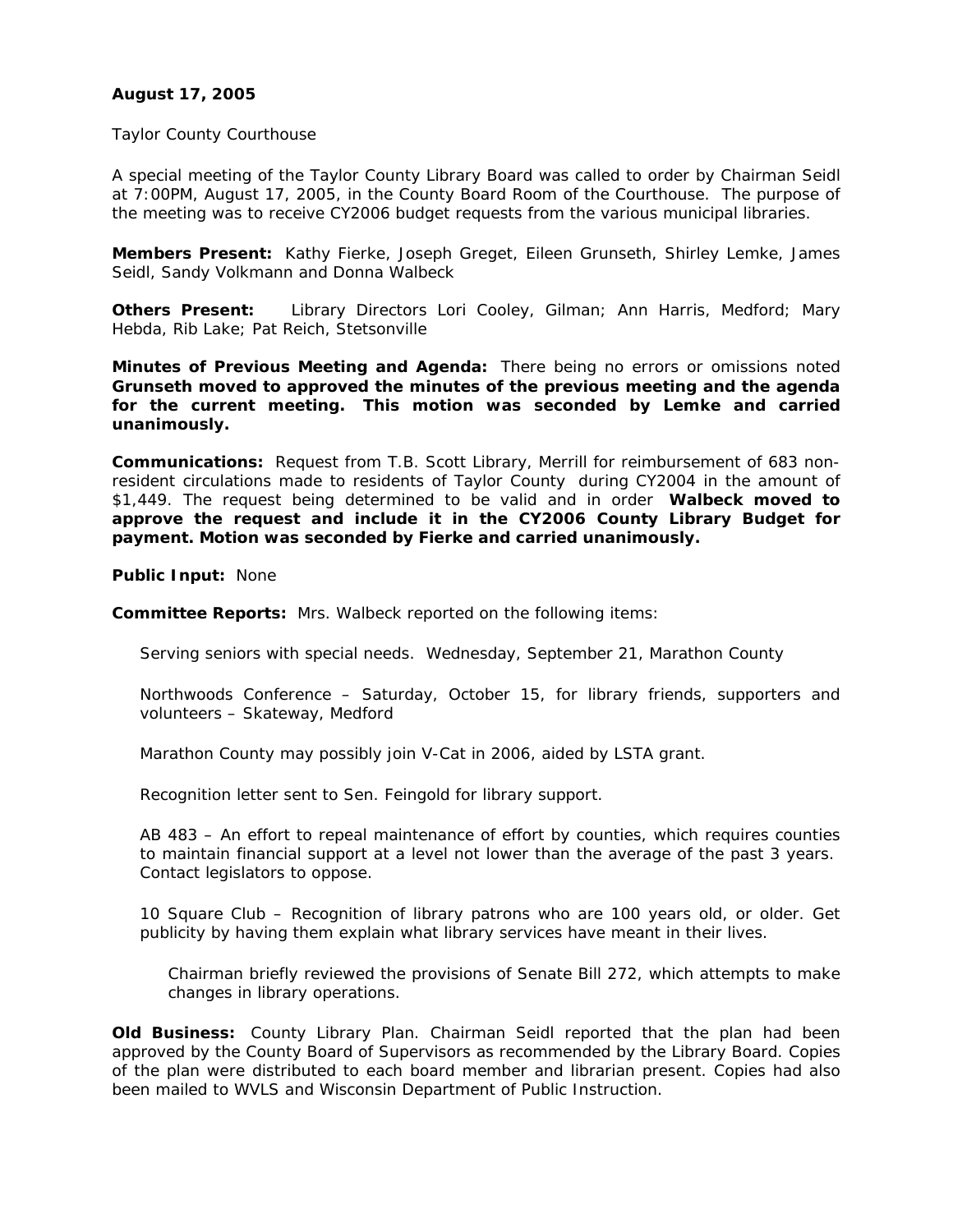**New Business:** CY2006 municipal library requests submitted to Chairman Seidl for consolidation and further submission to County Board Budget Review Committee.,

**Discussion Items:** Gilman and Rib Lake libraries are hoping to extend weekly hours during which they open in 2006 if budgets are increased.

**Next Meeting Date:** Because of the uncertainty of the budget review process and the possible need to schedule another budget session the Chairman asked that he be permitted to schedule the next meeting at his call.

**Adjournment:** There being no further business **Mrs. Walbeck moved to adjourn; which motion was seconded by Grunseth and carried unanimously.**

Meeting adjourned at 7:45PM, August 17, 2005.

Respectfully submitted, Shirley Lemke, Secretary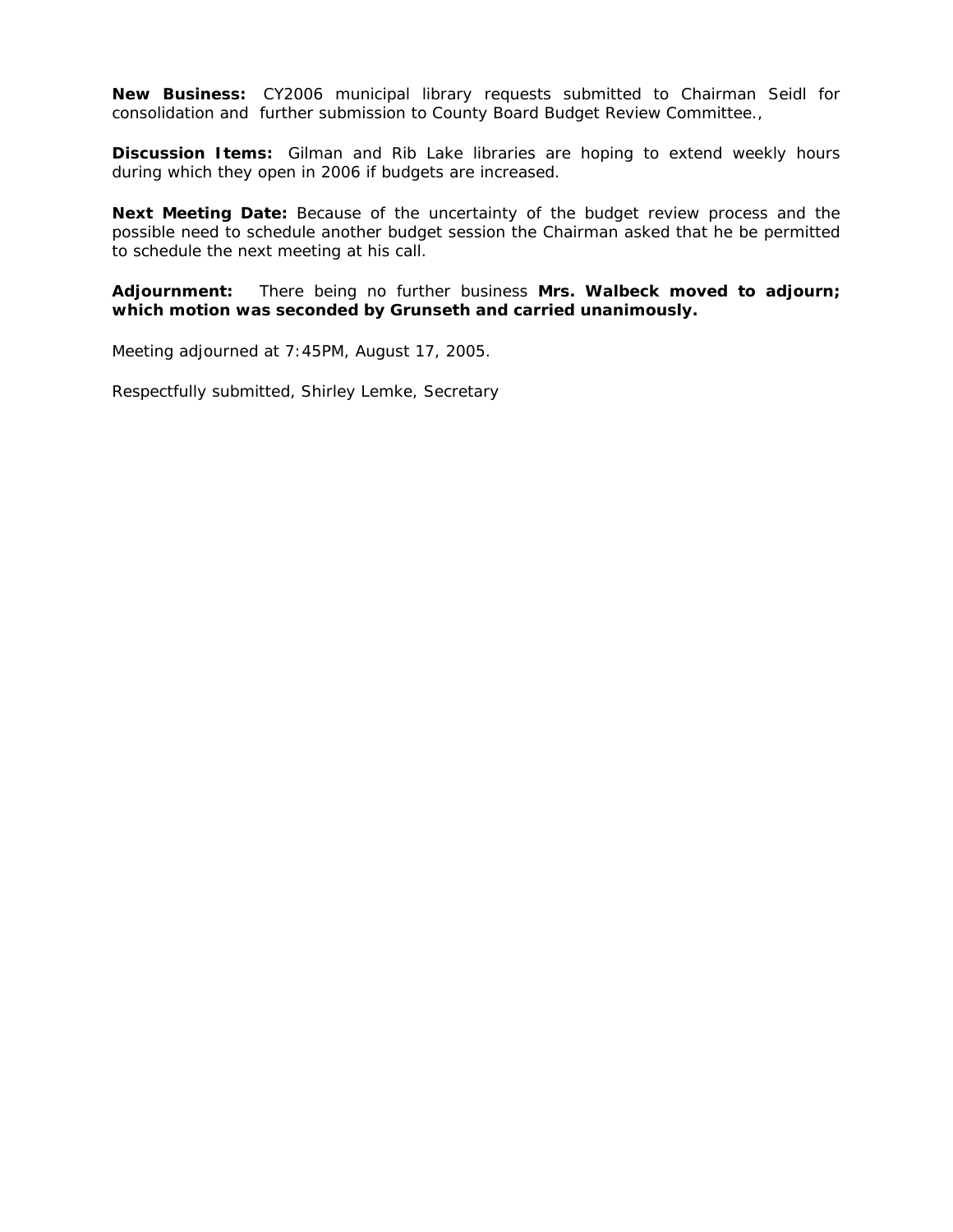## **June 7, 2005**

Westboro Public Library

The regular quarterly meeting of the Taylor County Library Board was called to order by Chairman Seidl at 7:00PM, June 7, 2005, at the Westboro Public Library.

**Roll Call:** Members Present – Fierke, Grunseth, Lemke, Rulien, Seidl, Volkmann and Walbeck

 Members Absent – None Others Present - Library Directors Aschenbrenner, Harris, Hebda, Reich Library Board Members Louise Gonia, Bob Carpenter and Village President Wayne Tlusty

**Minutes of Previous Meeting and Agenda:** A motion was offered by Walbeck/Rulien to approve the minutes of the August 2004 meeting and the proposed agenda for the current meeting. Carried unanimously.

#### **Public Input:** None

**Communications: ►** Ltr, T.B. Scott Free Library requesting reimbursement for nonresident circulations provided to Taylor County residents during CY2003. The amount requested is \$2,100 for 1,064 circulations. Discussion followed concerning the fact that the request had originally been submitted to Taylor County in June 2004, but had not been provided to the Library Board until May 2005. The reason for the delay could not be explained. **Rulien moved to approve the payment. Motion seconded by Grunseth and carried unanimously.**

 ►Wisconsin Taxpayers Alliance reports containing library funding information were discussed and circulated among the members.

►WVLS Report "Benefits of 2004 Taylor County Membership in WVLS".

 ►2004 WVLS Statistical Report. Copies were distributed to board members by Chairman.

#### **Committee Reports:** Mrs Walbeck

- ► Lamplighter (WVLS Newsletter) available on WVLS website.
- ► Reasons to support public libraries.
- ► Encourage library patrons to contact legislators regarding library issues.
- ▶ 2005-2007 Wisconsin Library Assn State Legislative Agenda. Copies distributed.
- ► Acronyms and Library System Related Terms publication. Copies distributed.

**Old Business:** County Library Levy Distribution Formula. Chairman reported that he felt it was no longer necessary to attempt to develop a new distribution formula because during latest budget preparations the County Board had approved paying municipal libraries 100% of cost of non-resident circulations. Revised County Library Plan will include this commitment.

**New Business:** Revision of Taylor County Library Plan. Board members and library directors had received copies of proposed revision prior to meeting and had opportunity to study the document and recommend changes.

The procedure for reporting operational expenditures when used to determine circulation costs (Note on Page 3 of Library Plan) was discussed. The majority of members expressed their belief that it was unfair to smaller libraries to include gifts and donations under revenues when calculating circulation costs. After some discussion Chairman Seidl suggested changing the wording to read. "The value of gifts, donations and/or contributions,